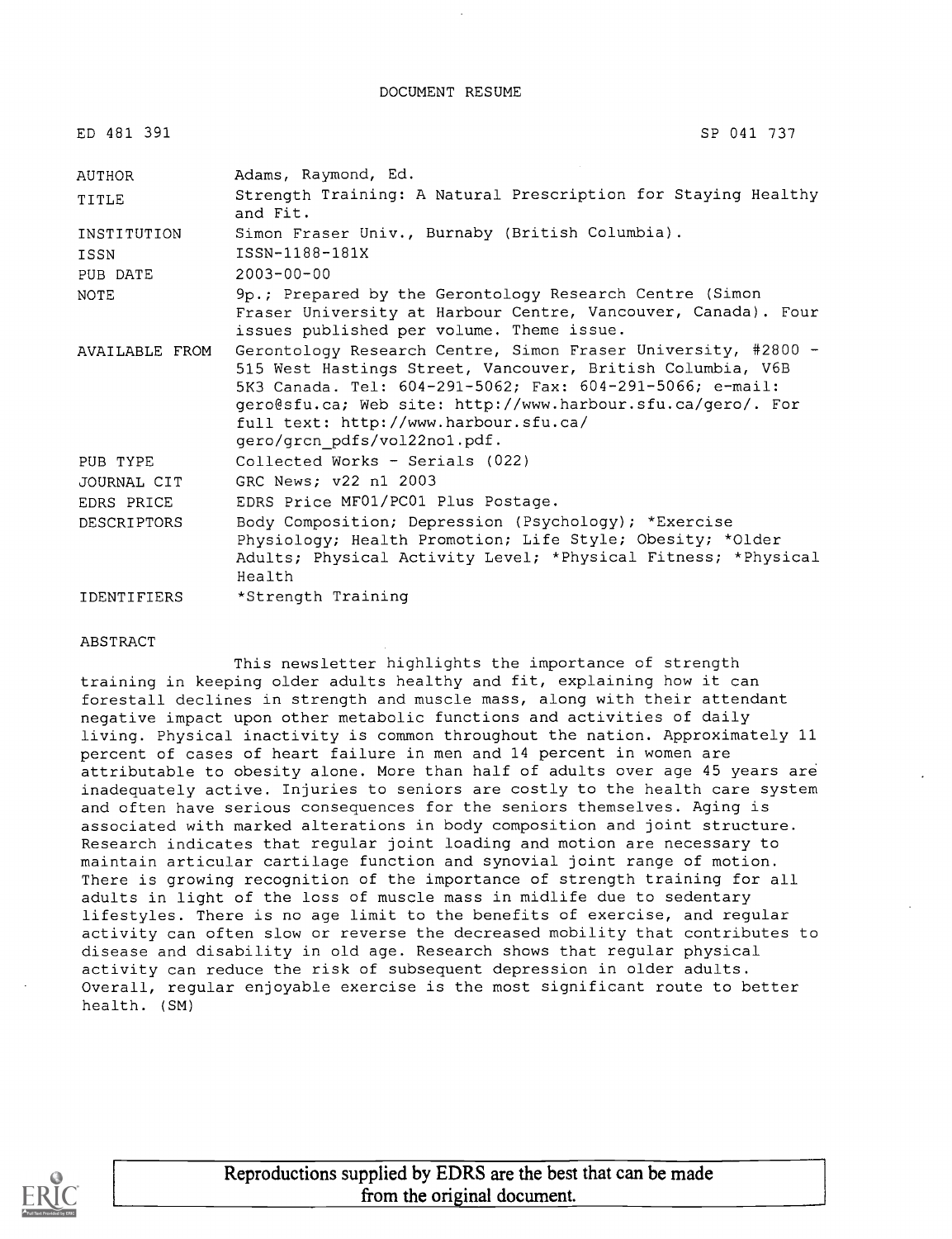

by Raymond Adams, BA, MLIS, Information Officer, GRC

Claude Rocan, Director General of the Centre for Healthy Human Development, Health Canada, noted that healthy aging is an issue that concerns everyone since demographic projections show that within the next 40 years, 25% of Canada's society is expected to be 65 years of age or older.'

A recent publication by the Health Canada Division of Aging and Seniors, identified four determinants that play key roles in healthy aging: healthy eating, injury prevention, physical activity, and smoking cessation.' The same publication goes on to state that, "Scientific evidence increasingly indicates that physical activity can extend years of active independent living, reduce disability and improve the quality of life for older persons" [whereas inactivity] "...leads to declines in bone strength, muscle strength, heart and lung fitness and flexibility...[and] "...is a key contributor to most of the chronic and debilitating diseases associated with aging and for a significant number of preventable deaths".<sup>3</sup> The U.S. Surgeon General has estimated "sedentary living to be as dangerous to one's health as smoking a pack of cigarettes a day".<sup>4</sup> The World Health Organization (WHO) states that it is both beneficial and cost-effective to help sedentary individuals to take up moderate levels of physical activity [such as] walking, gardening and safe activities involving weight lifting.' My previous article, "Walking: A Natural Prescription for Staying Healthy and Fit" (GRC News, 21(1)), discussed the positive gains from such aerobic activities as walking. This article will deal with the dramatic benefits that have been achieved with strength training which not only appears to forestall declines in strength and muscle mass, along with their attendant negative impact upon other metabolic functions and Activities of Daily Living (ADLs), but is useful for dealing with depression as well!

Physical inactivity is common throughout North American society. In the United States, US Senator Bill Frist (R-Tenn), the chamber's only physician, and other US Senators introduced a bill that Frist says "addresses head on a nationwide epidemic...that is contributing substantially to more than 300,000 deaths per year" declaring obesity the second most preventable cause of death after tobacco use and saying that while "there is no single solution, no magic bullet...better information, improved nutrition, and greater opportunities for physical activity will guarantee progress."<sup>6</sup> To put Frist's

 $\sim$ 

7140

 $\Delta$ 

figure on the annual mortality rate from obesity into dramatic perspective it should be noted that the United States military in World War II lost approximately 259,000 men and women on all fronts from December 7, 1941 to September 2, 1945.<sup>7</sup> A study, conducted by Dr. Ramachandran S. Vasan and his colleagues from the Framingham Heart Study, Massachusetts, which investigated the relationship between body mass index



Raymond Adams is a CCCP (Canadian Coaching Certification Program) Level 1 coach, Head Coach of the Vancouver 5 Special Olympics Powerlifting Team during the 2000-01and 2001-02 seasons, and an avid weightlifter for the last 30 years.

# **Inside**

| <b>Courses in Gerontology</b>    | h |
|----------------------------------|---|
| <b>Recent Centre Activities</b>  | ĥ |
| <b>Recently Completed Theses</b> |   |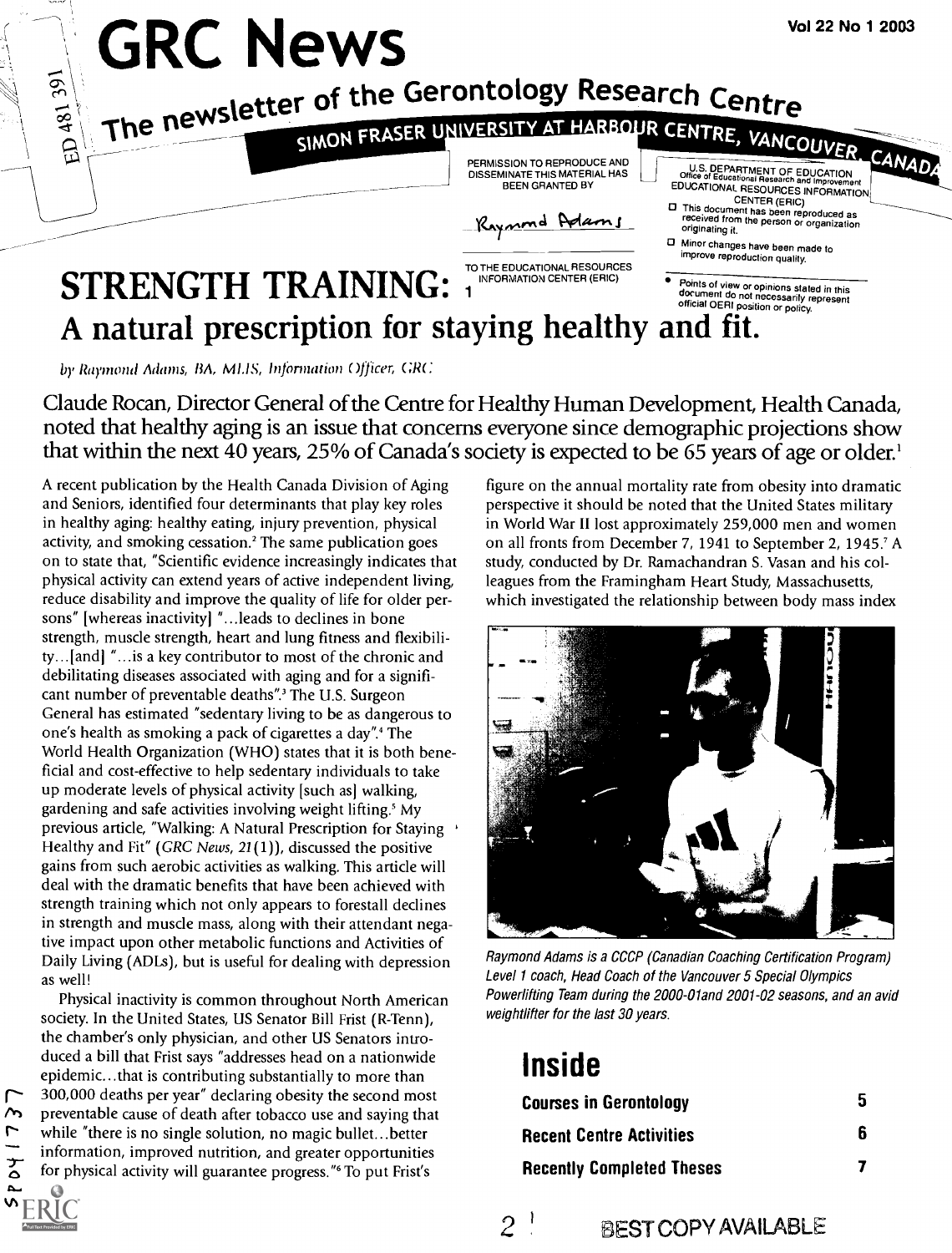Gerontology Research Centre Simon Fraser University #2800 515 West Hastings Street Vancouver, BC, V6B 5K3 Phone (604) 291-5062 Fax (604) 291-5066 E-mail: gero@sfu.ca http://www.harbour.sfu.ca/gero/

#### Director: Dr. Gloria Gutman

Associate Director: Dr. Andrew Wister

### Research Focus

The Gerontology Research Centre conducts research on aging and the aged, and consults on research design and program development and evaluation. Research activities are most intense in five areas:

- Aging and the built environment
- Health and aging
- Prevention of victimization and exploitation of the elderly
- Older adult education
- Changing demography and lifestyles

The Centre was established with the help of grants from Imperial Oil, the Real Estate Foundation of B.C., Shoppers Drug Mart and Social Sciences and Humanities Research Council of Canada.

### Education

SFU offers a minor, a Post Baccalaureate Diploma and a Masters Degree in Gerontology. All are coordinated by the Gerontology Program which has offices within the Centre.

### Information Services

The Gerontology Information Centre, managed by a professional librarian, offers a specialized collection and assistance with information search and retrieval.

### Publications

The Centre publishes books, reports, a fact sheet and two newsletters: GRC News and Seniors' Housing Update.

### Conferences

The Centre regularly organizes two conferences: a biennial housing conference and the John K. Friesen Conference which takes place each spring.

Edited by Raymond Adams,BA, MLIS. Design & layout: Jocelyne Laflamme. ISSN: 1188-181X Circulation 2,100

(BMI) and incidence of heart failure in 5881 men and women concluded that approximately 11% of cases of heart failure in men and 14% among women are attributable to obesity alone.<sup>8</sup>

In Canada, information presented by Dr. Sandra O'Brien-Cousins of the Faculty of Physical Education and Recreation, University of Alberta noted that "half of all adults over the age of 45 are inadequately active."' Dr. O'Brien-Cousins' claim is supported by a recent government of Canada publication, Seniors in Canada: A report card, which shows that the majority of Canadian seniors (70% of women and 67% of men) are inactive<sup>10</sup> as well as by National Population Health Survey (NPHS) data that shows that older adults represent the most sedentary segment of the Canadian adult population with 59% of seniors between the ages of 55 to 64 years of age being inactive, increasing to 74% of seniors who were 75 or older."

Robert Mazzeo (Associate Professor and Associate Chair of the Department of Kinesiology & Applied Physiology at the University of Colorado at Boulder), an exercise physiologist and chairman of the American College of Sports Medicine (ACSM), states that the major health risk for the frail elderly are immobility, falls, and fractures which are related to muscle weakness noting that strength training and balance exercises can help older adults build muscle strength and improve function so that they can safely walk and do other aerobic activities.<sup>12</sup> Of all the causes of seniors' injuries, falls are by far the biggest problem, accounting for over 87% of unintentional injuries resulting in hospitalization for those 71 years of age or over, and 75% of the deaths resulting from injury.

Injuries to seniors are costly to the health care system and often have serious consequences to seniors themselves. The Canadian Fitness and Lifestyle Research Institute (CFLRI) notes that:

- One quarter of deaths from heart disease in 1993 were the result of physical inactivity.
- The 16% increase between 1981 and 1995 in the number of Canadians active enough to reduce the risk of heart disease translated into savings of \$700 million over that period and \$190 million in 1995 alone.
- The Conference Board of Canada estimated that a 1% increase in physical activity could lead to annual health care savings of \$10.2 million for ischemic heart disease (i.e. anemia due to obstruction of the blood supply mainly as a result of arterial narrowing), \$877,000 for adult-onset diabetes and \$407,000 for colon cancer.<sup>13</sup>

For Canadians 65 years of age or older, direct and indirect cost to the health care system for fall-related injuries alone is estimated at \$2.8 billion annually.<sup>14</sup> In 1989-1990, there were 25,000 cases of hip fractures in Canada generating costs of \$400 million and resulting in death in over 12% of the cases and 75% of survivors not regaining their prior functional capacity!"

Aging is associated with marked alterations in body composition including a decline in body weight that is at least partially explained by a process known as sarcopenia.<sup>16</sup> Sarcopenia from the Greek for "flesh reduction", like osteoporosis and arthritis, is a serious degenerative condition that negatively impacts upon physical function (e.g. increased risk for falls and vulnerability to injury) and metabolic function (e.g. increased risk of obesity, impaired glucose intolerance, changes to the body's ability to regulate temperature, and weaker bones) because muscle is the body's most metabolically active tissue.<sup>17</sup> Muscular strength in the back, arm, and legs drops as much as 60%, between the ages of 30 and 80 largely reflecting a progressive loss of muscle mass at an average of 4% per decade from 25 to 50, and 10% per decade thereafter. Along with neuromuscular changes and decreased hormone levels, reduced exercise (particularly contractions against high loads) appears to be responsible. Age-related changes in joint structures (i.e. articular cartilage, ligaments, and synovium or connective tissue) can lead to stiffness, limited range of motion, and increased vulnerability to injury. It has been observed that regular joint loading and motion are necessary to maintain articular cartilage function and synovial joint range of motion whereas reduced activity

Ž.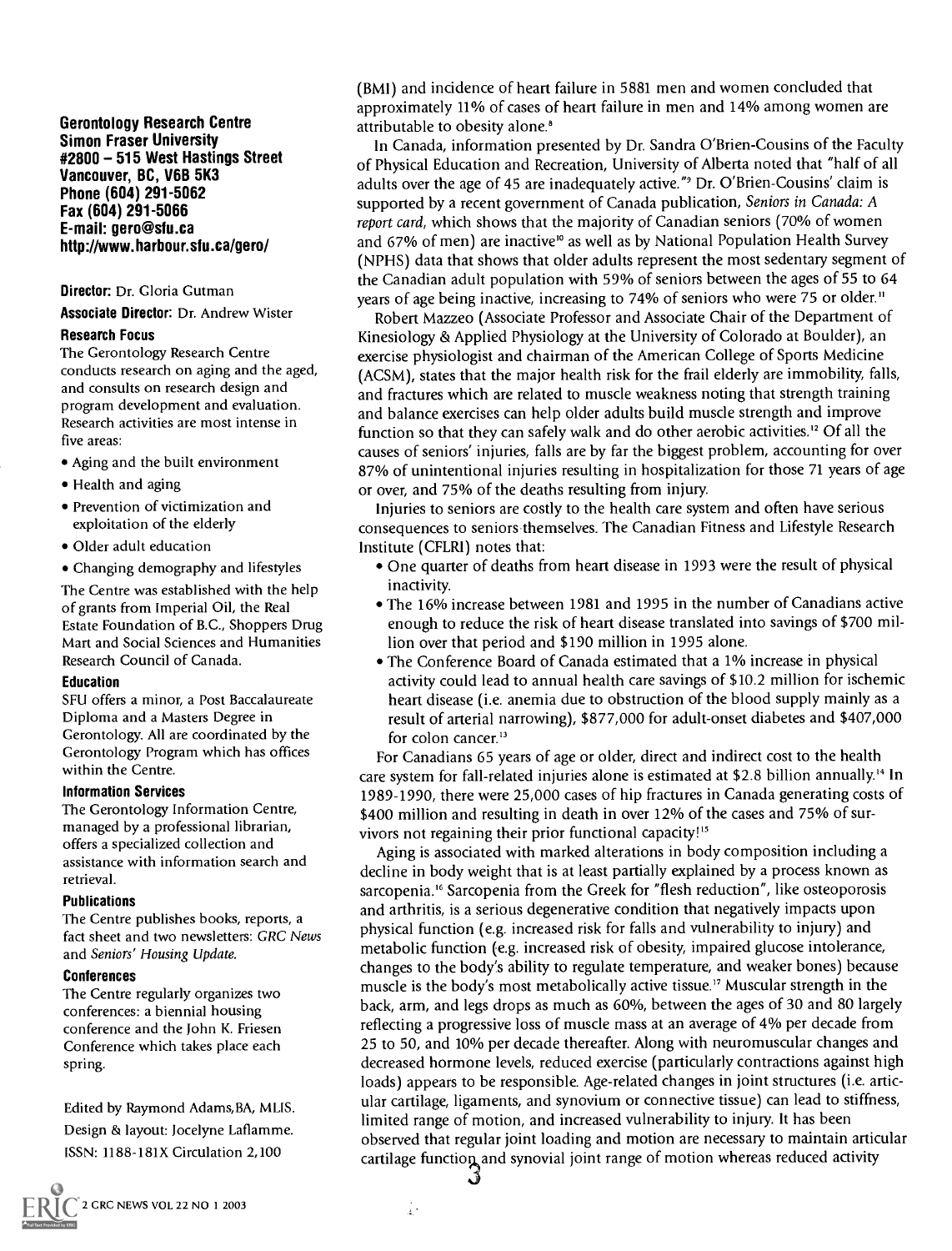adversely alters the mechanical properties of cartilage.<sup>18</sup> In women, one of the more important changes due to the hormonal alterations that occur with menopause is the dramatic decrease in bone mineral density (BMD) that leads to greater risk of hip or vertebral fractures.<sup>19</sup>

promotes muscle weakness that, in turn, causes disability.<sup>24</sup>

There is no age limit to the benefits of exercise. Regular activity can often slow or reverse the decreased mobility that contributes to disease and disability in old age. Clinical research demonstrates that for most elderly

strength (i.e. a function of the muscle's ability to contract) as well as the crosssectional areas of the quadriceps femoris (i.e. thigh muscles) and elbow flexor muscles were similar in the two groups.'

Most heartening of all is research documenting substantial benefits of

# There is growing evidence that training of sufficient intensity can increase strength by approximately 5% per session in older individuals which is similar to gains in younger ones.

Twenty years ago, Dr. W.M. Bortz in a review article in the Journal of the American Medical Association hypothesized that physical inactivity causes many of the functional losses commonly attributed to aging, "A review of biologic changes commonly attributed to the process of aging demonstrates the close similarity of most of these to changes subsequent to a period of enforced physical inactivity" [which] "prompts the suggestion that at least a portion of the changes that are commonly attributed to aging is in reality caused by disuse and, as such, is subject to correction."<sup>20</sup> Over the last decade, there has been a growing recognition of the importance of strength training for all adults in light of the loss of muscle mass in midlife due to sedentary lifestyles.<sup>21</sup> Research points to the need for interventions to prevent functional decline. For example, Guralnik, et al. (1995), measured lower-extremity function (e.g. tests of walking speed, balance, and ability to rise from a chair) in 1122 subjects aged 71 years and older and found that those who scored poorly were nearly five times more likely to be disabled 4 years later.<sup>22</sup> Similar findings have been reported in successive studies. For example, an American study concluded, "Muscle weakness is extremely common among elderly people, much of it stemming from disease and inactivity" with studies reporting "the prevalence of easily detected leg weakness to range from about 50% among community-living older persons to over 80% among nursing home residents".<sup>23</sup> A recent Dutch study similarly concluded that avoidance of activity

patients, including many who are frail or have concurrent illnesses, a program of aerobic, strength training, and flexibility exercises maintain mobility, improve quality of life, and prolong independence.<sup>25</sup> Important to consider, however, is that according to guidelines issued by the ACSM, the very old or 'frail' elderly should first strengthen the rest of their muscles with a program of resistance exercises before beginning any aerobic activity, such as walking or swimming, to exercise the most important muscle-the heart.<sup>26</sup> Dr. Hagberg and his colleagues were able to show in their study that BMD at critical sites where fractures occur in postmenopausal women (i.e. the lumbar vertebrae and hip) appear to be affected to a larger extent by prolonged low-to-moderate-intensity weight-bearing activity levels than by Hormone Replacement Therapy."

Prof. Mazzeo claims that a common mistake many seniors make when they do strength-training is to use weights that are too light whereas for maximum benefit, people should pick a weight that is about 80 percent of the maximum they can lift one time only (typically, this would be a weight someone can lift at least 10 but no more than 15, times).<sup>28</sup> There is growing evidence that training of sufficient intensity can increase strength by approximately 5% per session in older individuals which is similar to gains in younger ones.<sup>29</sup> One study that compared a group of 68 year-old men who had engaged in 12 to 17 years of strength training with a group of 28 year-old men who were active in aerobic sports, showed that the isometric

strength training even in the tenth decade of life. A now classic study, whose results were presented at the annual meeting of the American Federation for Clinical Research, in Washington DC in 1989, was carried out by Dr. Maria A. Fiatarone and her colleagues who enrolled 10 frail nursing home residents (aged 86-96), from the Hebrew Rehabilitation Center for Aged in Boston MA, in an 8-week high-intensity resistance exercise program.3' (Currently, Dr. Maria A. Fiatarone Singh is a research scientist at the Nutrition, Exercise Physiology, and Sarcopenia Laboratory, Jean Mayer U.S. Department of Agriculture, Human Nutrition Research Center on Aging at Tufts University.) Of the 9 men and women who completed the study, both the strength as well as the size of their quadriceps (i.e. thigh muscle) increased throughout the program. The program entailed (1) the ability of the subjects to lift a weight through 90 degrees of knee flexion to maximal knee extension from a seated position and (2) a test of functional mobility by (a) measuring the subject's time in rising from a straight backed chair without using his or her arms and (b) their speed during a 6-metre walk.<sup>32</sup> Gains in muscle strength were highly significant and clinically meaningful with the average strength gain at 8 weeks measured at 174% plus/minus 31% on the right leg and 180% plus/minus 33% in the left leg while gains in muscle size of the quadriceps area was 10.9% plus/minus 7.0%.<sup>33</sup> With respect to functional mobility, there was a decrease in walking time from 43.4 plus/minus 25.7 seconds to

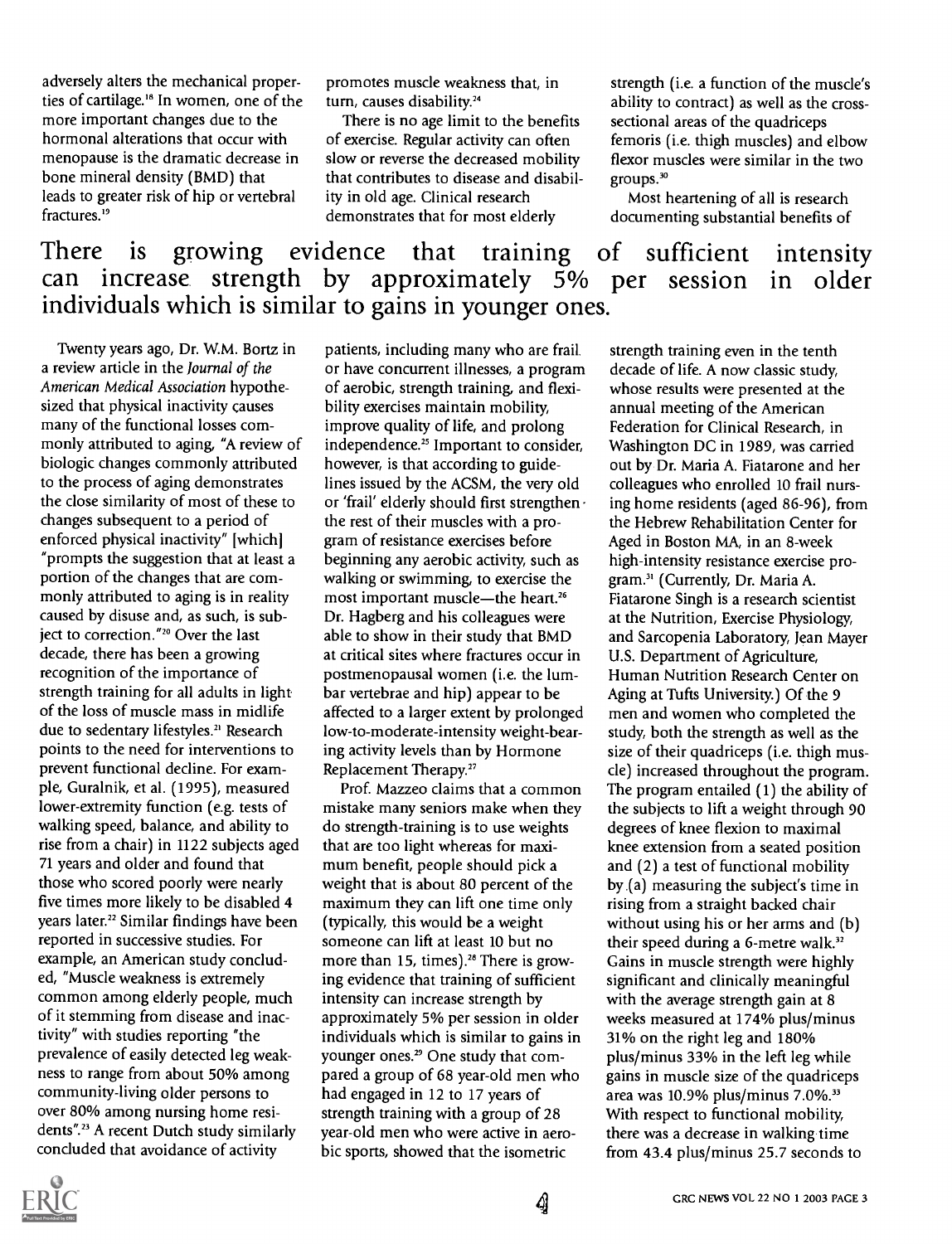29.6 plus/minus 22.4 seconds with two subjects no longer needing canes to walk at the end of the study and one subject who could not initially rise from a chair without use of the arms becoming able to do so.<sup>34</sup>

The therapeutic efficacy of weighttraining upon clinical depression has also been studied with positive results. Dr. William J. Strawbridge, of the Public Health Institute, Berkeley, California, and his colleagues, who studied the effect of physical activity on prevalent and incident depression over a 5-year period in 1,947 subjects who were between 50 and 94 years of age, concluded that "Regular physical activity, such as walking, exercising, swimming, or playing active sports for older adults will reduce the risk of subsequent depression".<sup>35</sup>

Singh, et al. (2001) report that in the elderly population there is an advantage to the use of exercise rather than pharmacotherapy as a treatment for depression because of the increased prevalence of medication side effects in geriatric patients (such as the increased risk of falls and hip fractures as reported by Thapa, et al., (1998) and Ray, et al. (1987)) as well as the other beneficial side effects of exercise that have been demonstrated in this age group.<sup>36</sup> The efficacy of exercise as an alternative treatment in clinically depressed young or middle-aged patients has been established in at least eight randomized controlled trials of varying duration that compared aerobic and non-aerobic forms of exercise including one by Blumenthal (1999) using 156 men and women (mean age 57) with major depression comparing aerobic exercise, antidepressant medication, and a combination of medication and exercise that at the end of 16 weeks suggested no significant difference between medication versus exercise and no additive effect of the two.<sup>37</sup>

Singh, et al. (2001) conducted the first controlled resistance training study of greater than 8-weeks duration in a depressed population and the only such study using elderly persons (32 community-dwelling seniors (mean age 71.3) who satisfied the Diagnostic and Statistical Manual of Mental Disorders

IV (DSM-IV) criteria for clinical depression) in which test subjects (that were given 10 weeks of supervised weight-lifting exercise followed by 10 weeks of unsupervised exercise) showed a 60% improvement compared with a 30% improvement of control subjects (that attended health lectures for 10 weeks) in a follow-up assessment at 20 weeks made with the Beck Depression Inventory (BDI), the Philadelphia Geriatric Morale Scale, and Ewart's Self Efficacy Scale and with the BDI and physical activity questionnaire at 26 months.<sup>38</sup> The results led Singh and his colleagues to conclude that the exercise group "showed significantly reduced depression compared with the control group at both 20 weeks" (with 73% or 11/15 of the exercise group classified as nondepressed versus 36% of controls) and [in the] 26-month follow-up where the secondary analysis showed that active exercisers demonstrated a trend toward greater long-term response than either exercisers who had stopped lifting weights or controls with BDI results ranging from approximately 17 to 8.<sup>39</sup>

Dr. Bortz cautions that while physical inactivity is not the cause of aging, ("it is wrong to suggest that exercise might halt the fall of the grains of sand in the hourglass,"") exercise may forestall much of its effects ("It is proposed, however, that the aperture may be responsive to the toning influence of physical activity, and consequently the sand may drain more slowly"<sup>41</sup> and to finally conclude that "[t]here is no drug in current or prospective use that holds as much promise for sustained health as a lifetime program of physical exercise".<sup>42</sup> It is the results of studies such as the ones reviewed here that have led Health Canada two decades after Dr. Bortz wrote his article to conclude that, "Regular enjoyable exercise is currently the most significant route to better health, and is a more straightforward and economical means to lifelong health than medication and acute care".<sup>43</sup>

Teach us to live that we may dread Unnecessary time in bed. Get people up and we may save Our patients from an early grave. RAJ Asher<sup>44</sup>

#### References

- ' Health Canada, (2002a). Workshop on healthy aging, part 1: Aging and health practices. Ottawa: Division of Aging and Seniors, Health Canada, 5.
- <sup>2</sup> Health Canada (2002b). Healthy aging: Physical activity and older adults. Ottawa: Division of Aging and Seniors, Health Canada, foreward.
- <sup>3</sup> Health Canada (2002b), 1.
- Health Canada (2002b), 1.
- 5 Health Canada (2002b), 6.
- 6 Rovner, J. (July 30, 2002). US Senate bill targets obesity epidemic by highlighting nutrition, activity. Reuters Health Information 2002. Retrieved August 8, 2002 from http://www.medscape.com/viewarticle/439484.
- ' Kinder, H., & Hilgemann, W. (1978). The Penguin atlas of world history, volume 11: From the French revolution to the present. Harmondsworth, Middlesex, England: Penguin.
- Reuters Health (2002). Heart failure risk doubled in obese versus normal-weight people. Reuters Health Information 2002. Retrieved August 8, 2002 from http://www.medscape.com/viewarticle/439574.
- Health Canada (2002a), 13.
- <sup>10</sup> National Advisory Council on Aging (Canada) (2001). Seniors in Canada: A report card. Ottawa: The Council, 8.
- " Health Canada (2002b), 1. " Krucoff, C. (March/April 2000). Strengthening the elderly. Saturday Evening Post, 272(Issue, 2), p.12. Retrieved October 16, 2002 from Ebsco Research Databases: Academic Search Elite.
- " Health Canada (2002b), 5.
- <sup>14</sup> Health Canada, (2002c). Healthy aging: Prevention of unintentional injuries among seniors. Ottawa: Division of Aging and Seniors, Health Canada, 2.
- <sup>15</sup> Ulysse, P. J. (1997). Population aging: An overview of the past thirty years. Ottawa: Division of Aging and Seniors, Health Canada, 32.
- 16 DiPietro, L., & Dziura, J. Exercise: A prescription to delay the effects of aging. The Physician and Sportsmedicine 28(10). Retrieved August 20, 2002 from http://www.physsportsmed.com/issues/2000 /10\_00/dipietro.htm.
- " Krucoff, C. (March/April 2000).
- <sup>18</sup> Buckwalter, J.A. (1997). Decreased mobility in the elderly: The exercise antidote. The Physician and Sportsmedicine 25(9). Retrieved August 20, 2002 from http://www.physsportsmed .com/issues/1997/09sep/buck.htm.
- Hagberg, J.M., Zmuda, J.M., McCole, S.D., Rodgers, K.S., Ferrell, R.E., Wilund, K.R., & Moore, G.E. (2001). Moderate physical activity is associated with higher bone mineral density in postmenopausal women. Journal of the American Geriatrics Society 49, 1411- 1417 at 1411.
- <sup>20</sup> Bortz II, W.M. (1982). Disuse and aging. Journal of the American Medical Association, 248(10), 1203-1208 at 1203.
- <sup>21</sup> Krucoff, C. (2000).
- <sup>22</sup> Buckwalter, J.A. (1997).
- 23 Rubenstein, L. Z. (December, 1999). Preventing falls and other injuries in older

 $\frac{1}{\sqrt{3}}$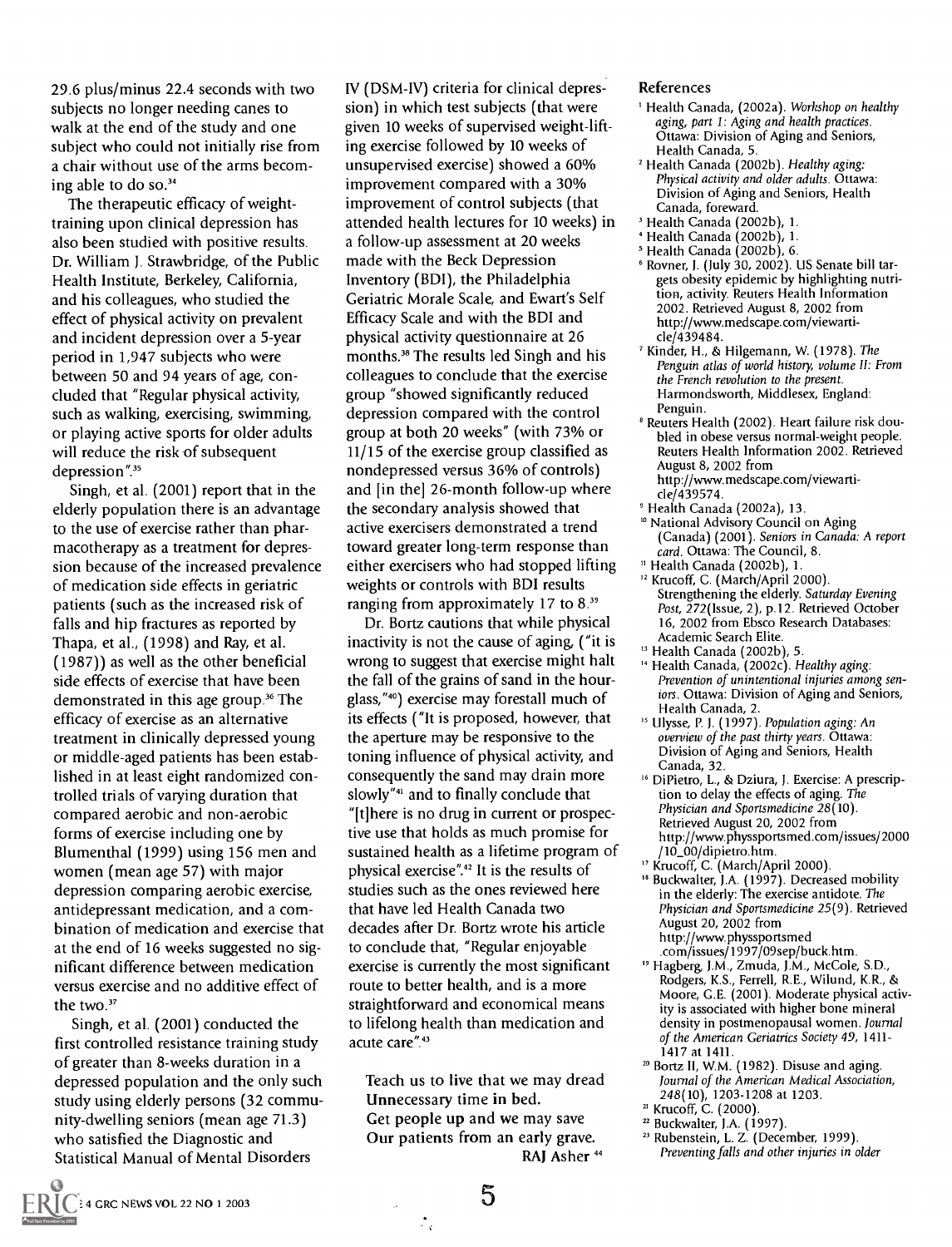

# Masters and Diploma/Minor Courses in Gerontology

by Anne Marie Barrett, Assistant to the Director/Student Advisor

Codes: C=Distance Education, DOW=Harbour Centre, SFU=Burnaby Campus, 800=graduate course. Offerings are subject to change. Check the website (www.harbour.sfu.ca/gero) for further information on the timetable. For information about enrolling in the Diploma, Masters or Minor in Gerontology contact: Anne Marie Barrett at (604)291-5065 or e-mail geradmin@sfu.ca

|                      | <b>COURSE TITLE</b>                                     | <b>LOCATION</b> | <b>INSTRUCTOR</b> |
|----------------------|---------------------------------------------------------|-----------------|-------------------|
| Fall 2003-3          |                                                         |                 |                   |
| GERO 300-3           | Introduction to Gerontology                             | <b>DOW</b>      | H Chaudhury       |
| GERO 301-3           | Research Methods in Gerontology                         | <b>DOW</b>      | N O'Rourke        |
| GERO 302-3           | Health Promotion and Aging                              | <b>DOW</b>      | N O'Rourke        |
| GERO 407-3           | Nutrition and Aging                                     | C               | S. Crawford       |
| GERO/SA 420-4        | Sociology of Aging                                      | C               | A Wister          |
| KIN 461-3            | Physiological Aspects of Aging                          | C               | Kin Faculty       |
| PSYC 480/980         | <b>ST Cognitive Aging</b>                               | <b>SFU</b>      | <b>W</b> Thornton |
| GERO 802-4           | Development and Evaluation of Health Promotion Programs | <b>DOW</b>      | A Wister          |
| GERO 810-4           | <b>Community Based Housing</b>                          | <b>DOW</b>      | H Chaudhury       |
| GERO 822-4           | Families, Communities and Health                        | <b>DOW</b>      | <b>B</b> Mitchell |
| <b>Spring 2004-1</b> |                                                         |                 |                   |
| GERO 300-3           | Introduction to Gerontology                             | C               | H Chaudhury       |
| GERO 400-4           | Seminar in Applied Gerontology                          | <b>DOW</b>      | G Gutman          |
| GERO 401-3           | Aging and the Built Environment                         | <b>DOW</b>      | H Chaudhury       |
| GERO 402-3           | Drug Issues in Gerontology                              | <b>DOW</b>      | L Trottier        |
| GERO 408-4           | <b>Families and Aging</b>                               | DOW             | <b>B</b> Mitchell |
| GERO 411-3           | ST Mental Health and Aging                              | <b>DOW</b>      | N O'Rourke        |
| GERO/SA 420-4        | Sociology of Aging                                      | C               | A. Wister         |
| <b>PSYC 357-3</b>    | Psychology of Adulthood & Aging                         | <b>SFU</b>      | W Thornton        |
| GERO 801-4           | Health Policy and Applied Issues in Gerontology         | DOW             | G Gutman          |
| GERO 803-4           | Analytical Techniques for Gerontology Research          | <b>DOW</b>      | A Wister          |
| GERO 811-4           | Institutional Living Environments                       | <b>DOW</b>      | H Chaudhury       |
| GERO 820-4           | Principles and Practices of Health Promotion            |                 |                   |

adults: Research and policy priorities. Paper presented at Promoting independence & quality of life for older persons, Arlington, VA, 5.

<sup>24</sup> Steultjens, M.P., Dekker, J., & Bijlsma, J.W. (2002). Avoidance of activity and disability in patients with osteoarthritis of the knee: The mediating role of muscle strength. Arthritis and Rheumatism 46(7), 1784-8 at 1784.

- <sup>25</sup> Buckwalter, J.A. (1997).
- <sup>26</sup> Krucoff, C. (2000).
- <sup>27</sup> Hagberg, J.M., et al. (2001), 1417.
- <sup>28</sup> Krucoff, C. (2000).
- 29 Buckwalter, J.A. (1997).
- <sup>30</sup> Buckwalter, J.A. (1997).
- 3' Fiatarone, M.A., Marks, E.C., Ryan, N.D., Meredith, C.N., Lipsitz, L.A., Evans, W.I.

(1990). High-intensity training in nonagenarians: Effects on skeletal muscle. Journal of the American Medical Association, 263(22), 3029-3034.

- Fiatarone, M.A., et al. (1990), 3030.
- 33 Fiatarone, M.A., et al. (1990), 3031-2.
- <sup>34</sup> Fiatarone, M.A., et al. (1990), 3032.
- <sup>35</sup> Chard, M. Depression risk among elderly reduced with increasing physical activity. Reuters Health Information 2002. Retrieved August 27, 2002 from http://www.medscape.com/viewarticle/440657\_print.
- <sup>36</sup> Singh, N.A., Clements, K.M., & Fiatarone Singh, M.A. (2001). The efficacy of exercise as a long-term antidepressant in elderly subjects: A randomized, controlled trial. Journal of Gerontology: Medical Sciences,

۰,

6

- 56A(8), M497-M504 at M498.
- <sup>37</sup> Singh, N.A., et al. (2001), M497.
- <sup>38</sup> Singh, N.A., et al. (2001), M497.
- <sup>39</sup> Singh, N.A., et al. (2001), M502.
- 40 Bortz II, W.M. (1982). Disuse and aging. Journal of the American Medical Association, 248(10), 1203-1208 at 1206.
- 4' Bortz II, W.M. (1982), 1206.
- " Bortz II, W.M. (1982), 1203.
- " Health Canada (2002b), 1.
- " Asher, R.A.J. (1947). The dangers of going to bed. British Medical Journal, 2, 967-968 at 968.

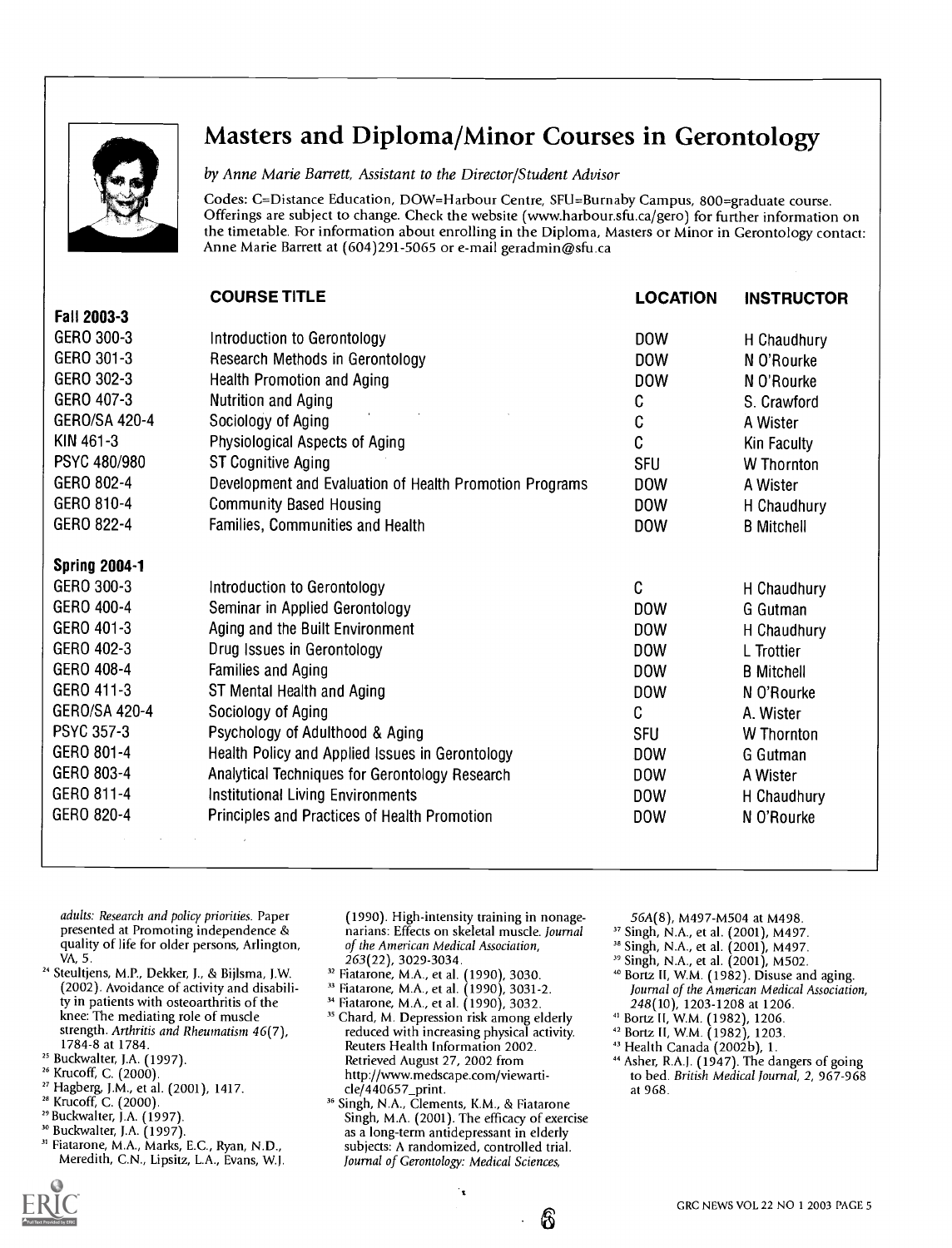# Recent Centre Activities

## COMINGS & GOINGS



Mykle Ludvigsen has left the Centre. We wish him the very best in his new position in the Public Education and Communications

Department of the Canadian Mental Health Association-BC Division.

# VISITORS TO THE CENTRE



Dr. Shigeo Hori, Associate Professor, Department of Lifelong Education at Osaka University of Education, is at the GRC for three months to study

educational gerontology.

## GRANTS & CONTRACTS

Meaning of home among immigrant older adults in Canada PI: Habib Chaudhury Funding Source: President's Research Grant, SFU (\$9,995)

• The use of single patient rooms versus multiple occupancy rooms in acute care environments

PIs: Habib Chaudhury and Atiya Mahmood

Funding Source: Coalition of Health Environments Research (CHER) (US\$30,000)

Addressing distinct housing needs: An evaluation of senior's housing in the south asian community

Pis: Habib Chaudhury & Atiya Mahmood. Research Associate: Karen Kobayashi

Funding Source: Canada Mortgage and Housing Corporation (CMHC) (\$25,000)

## CONFERENCE PRESENTATIONS

Presentations at the 31st Annual Scientific and Educational Meeting of the Canadian Association on Gerontology, Montreal, QC; October 2002.

Bingham, P., & Doyle, V. The redesign of residential care services and the implementation of supportive living options for

continuing care clients in Victoria, BC.

Brink, S. Elder care: The nexus for family, work and health policy.

Gnaedinger, N. Canada mortgage and housing's senior seminars: "Crossing bridges."

O'Rourke, N. An integrated model of well-being among older adults.

O'Rourke, N. Gender equivalence of responses to a brief version of the Zarit Burden Interview.

O'Rourke, N. Personality and sociodemographic variables as antecedents of well-being.

O'Rourke, N. Predictors of burden among a representative sample of dementia caregivers.

Spencer, C. Health promotion or health tyranny? The case of tobacco and alcohol use among seniors.

Ward Hall, C., & Spencer, C. Steps to safety and security of seniors in rental housing: Issue identification and resource development.

Other Conference Presentations

Beattie, B.L., Sauter, A., Gutman, G.M., Donald, A., McGrail, K., & Hertzman, C. (2002, July). Linkage of clinical and administrative health databases to evaluate the effect of self-rated cognition and function on health care utilization cost per day at risk. Poster presented at the 8th International Conference on Alzheimer's Disease and Related Disorders, Stockholm, Sweden.

Brink, S. (2002, September). Great expectations for four score years and ten coming...ready or not. Keynote address presented at the 15th National conference of Aged and Community Services Australia, Adelaide, Australia.

Brink, S., & Gutman, G.M. (2002, April). Achieving barrier-free environments-the Canadian experience. Paper presented at the Valencia Forum, Valencia, Spain.

Cappeliez, P., O'Rourke, N., & Guindon, S. (2002). Symptômes dépressifs et santé physique des aidants familiaux de patients atteints de demence: Analyse longitudinale des effets réciproques. Poster presented at the VIIème Congrès International Francophone de Gérontologie, Brussels, Belgium.

Gee, E.M., & Mitchell, B.A. (2002, April). Under one roof: Intergenerational exchanges and interdependence in multigenerational families. Paper presented at the 73rd annual meeting of the Pacific Sociological Association, Vancouver, BC.

Gutman, G.M. (2002, September). Access to health care and education and training of primary health care workers regarding older persons. Plenary presentation on behalf of NGO Community, United Nations Economic Commission for Europe Ministerial Conference on Ageing, Berlin, Germany.

Gutman, G.M. (2002, April). The role of universities in gerontology/geriatrics education: Past and future. Paper presented at the invited symposium on Education and Training for an Ageing World, Valencia Forum, Valencia, Spain.

Holliday, P., Mihailidis, A., Rolfson, R., & Fernie, G. (2002, November). Does sideways movement increase mobility and manoeuverability in a powered wheelchair? Paper presented at Gerontechnology 2002-The International Society for Gerontechnology Conference, Miami Beach, FL.

Mihailidis, A., & Fernie, G. (2002, June - July). An intelligent cognitive orthosis for persons with moderate-to-severe dementia: Results and recommendations. Paper presented at the Rehabilitation Engineering and Assistive Technology Society of North America conference, Minneapolis, MN.

Mihailidis, A. (2002, July). The importance of context-aware principles in the development of cognitive devices. Panel presentation at The Fifth International ACM SIGCAPH Conference on Assistive Technologies, Edinburgh, Scotland.

Mihailidis, A. (2002, September). The development of an intelligent supportive home environment for older adults with dementia. Paper presented at the PTechMed Show, London, ON.

Mihailidis, A. (2002, November). Intelligent supportive home environments for older adults with dementia: Current and future research. Paper presented at Gerontechnology 2002 The International Society for Gerontechnology Conference, Miami Beach, FL.

7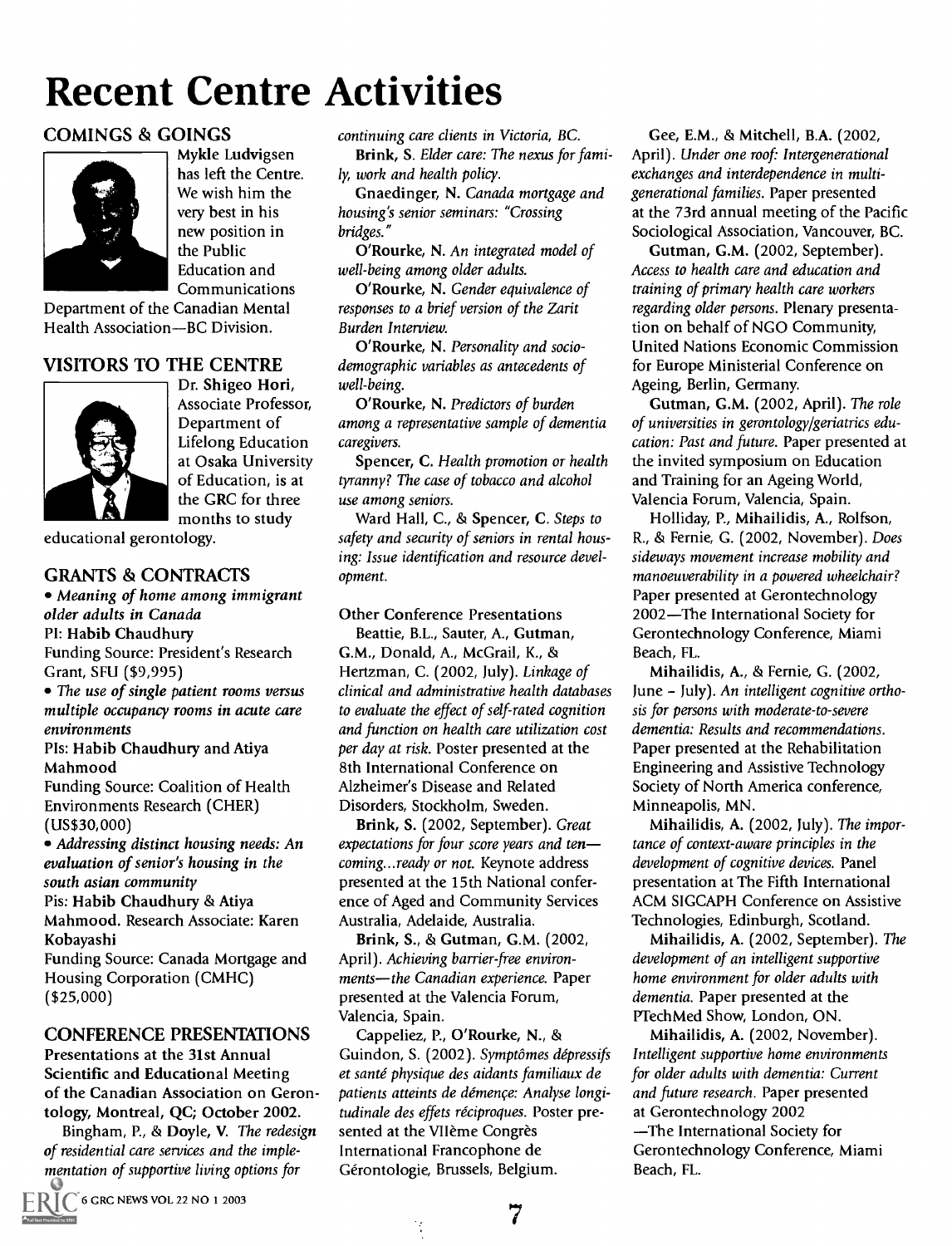Mitchell, B.A. (2002, June). Home but not alone: Economic and socio-cultural aspects of Canadian young adults sharing parental households. Paper presented at the annual meetings of the Congress of the Social Sciences and Humanities, University of Toronto.

O'Rourke, N. (2002, July). Longitudinal course of depressive symptoms among a representative sample of dementia caregivers. Paper presented at the 8th International Conference on Alzheimer's Disease and Related Disorders, Stockholm, Sweden.

O'Rourke, N. (2002, August). Personality variables and perceived control as predictors of marital aggrandizement. Poster presented at the annual meeting of the American Psychological Association, Chicago, IL.

Spencer, C. (2002, November). Is what we have in Canada working? A look at the use of special legislation to protect older persons in care from abuse and neglect. Paper presented at the Ontario Elder Abuse Conference, Toronto, ON.

Spencer, C. (2002, November). STEPS: Understanding victimization of seniors in rental housing. Paper presented at the Ontario Elder Abuse Conference, Toronto, ON.

## PUBLICATIONS

- Gee, E.M., & Mitchell, B.A. (2003). One roof: Intergenerational exchanges and interdependence in multi-generational families. In M. Lyons (Ed.), Voices: Essays on Canadian families, 2nd edition. Toronto: Nelson-Thompson Publishing.
- Holliday, P., Mihailidis, A., Rolfson, R., & Fernie, G. (2002). Does sideways movement increase mobility and manoeuverability in a powered wheelchair? Gerontechnology, 2(1), 99.
- Low, G., & Gutman, G.M. (2003). Couples' ratings of chronic obstructive pulmonary disease patients' quality of life. Clinical Nursing Research, 12(1), 28-48.
- Mihailidis, A. (2002). Intelligent supportive home environments for older adults with dementia: Current and future research. Gerontechnology, 2(1), 133.
- Mihailidis, A., & Fernie, G. (2002). Context-aware assistive devices for older adults with dementia. Gerontechnology, 2(2), 173-189.
- Mitchell, B.A. (2003). Life course theory. In J.J. Ponzetti (Ed.), The international encyclopedia of marriage and family relationships, 2nd ed. New York: Macmillan Reference, USA.
- Mitchell, B.A. (2003). Would I share a home with an elderly parent? Exploring ethnocultural diversity and intergenerational support relations during young adulthood. Canadian Journal on Aging, 22(1), 69-82.
- O'Rourke, N., & Tuokko, H.A. (2003). Psychometric properties of an abridged version of the Zarit Burden Interview within a representative Canadian caregiver sample. The Gerontologist, 43(1), 121-127.
- Spencer, C. (2003). Tips of the trade series: Understanding memory problems. Infolink- Newsletter of the BC Nonprofit Housing Association, 10(1), 23.





Assaly-Lawrence, Michele (2002). An examination of the subjective health consequences of retiring to caregive. M.A. Thesis, Gerontology Program, Simon Fraser University. (Supervisor: A. Wister). Social and demographic trends suggest that increasingly adults will be caregivers of older adults and paid workers.

For some, retirement timing will be precipitated by caregiving responsibilities. This thesis examines the long-term subjective health consequences of retiring to provide caregiving support to a family member. Bivariate and multivariate analyses were performed to test four hypotheses that people who retired to caregive (n=530) compare unfavorably to people who retired for other reasons (n=5,423) on indices of subjective health. Dependent variables were: perceived stress, self-rated health, life satisfaction and emotional wellbeing. The consequences to subjective health are defined as long-term, given that the average length of retirement in both groups was over 10 years.

The hypotheses developed for this thesis were guided by life course theory. This theory informs how off-timed and stressful events can effect health and well-being in later life. It was postulated that unexpected and/or difficult caregiving responsibilities in later life, together with premature retirement, constitute a potentially stressful event that may have lasting health effects.

In the bivariate analyses, weak associations were found between retiring to caregive and perceived stress, emotional well-being and life satisfaction. Results reveal that retiring to caregive negatively impacted all three. The fourth dependent variable, self-rated health was not statistically significant at the bivariate level. At the multivariate level, other variables were included to account for the potentially confounding effects of sociodemographic and retirement factors, stressors, and social support. Results for perceived stress and emotional well-being were in the expected direction. The odds of perceiving life as very stressful were slightly increased among those who retired to caregive. Also, well-being was poorer among those who retired for caregiving reasons. Notably, these two hypotheses were supported when controlling for the effect of current caregiving. Retiring to caregive did not have a statistically significant impact on self-rated health and life satisfaction in the multivariate analyses.

Overall, this thesis provided modest support for the hypothesis that retiring to caregive has long-term implications for subjective health. Life course theory proved useful as a framework for understanding how off-timed events may have lingering effects on current stress and emotional wellbeing. The implications of this thesis are that efforts are needed to help caregivers retain employment if desired, and reduce the strain of caregiving activities that lead caregivers to retire early. Recommendations are made for future research, which include collecting detailed caregiving data over time.



8

Ì.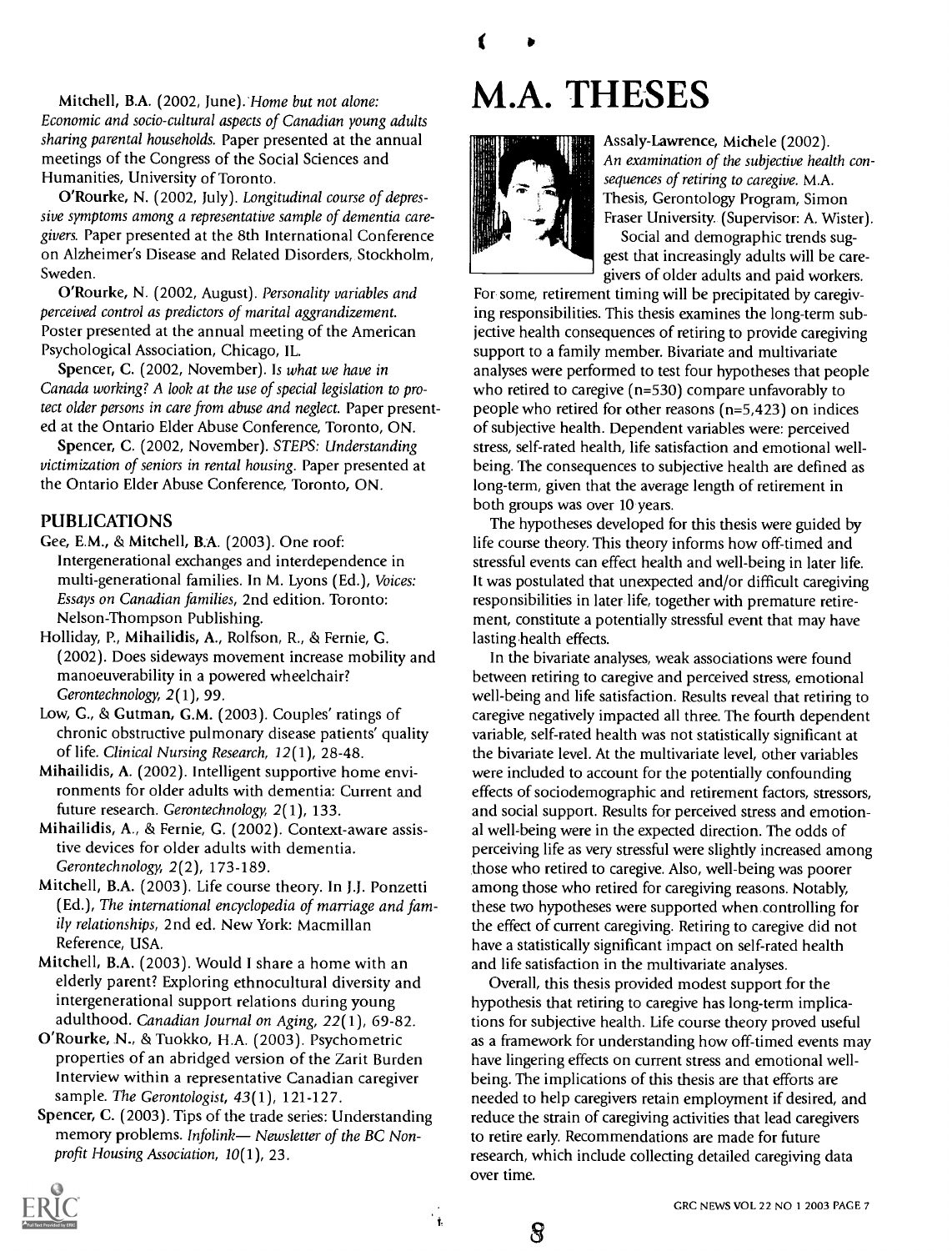

Balfour, Judith. (2002). Painful conditions in older adults with dementia: Are analgesics and psychotropics inappropriately prescribed? M.A. Thesis, Gerontology

Program, Simon Fraser University. (Supervisor: G. Gutman).

This thesis examines prescription of analgesics and psychotropics among older adults with painful conditions, focusing on the relationship between medication use and cognitive status. Previous research suggests that pain is undertreated among older adults with cognitive impairment and that the consequences of undertreated pain include 'problem' behaviours, potentially misidentified as dementia-related. This thesis hypothesizes that among older adults with arthritis, the presence of Alzheimer's disease is a barrier to prescription of analgesics, specifically nonsteroidal anti-inflammatory drugs (NSAIDs) and acetaminophen. Unrelieved pain manifests as behaviours which are managed with psychotropics, specifically neuroleptics and benzodiazepines.

The data used in this thesis were obtained from the Canadian Study of Health and Aging (1991/1992). The study sample consisted of 1,475 older adults categorized on the basis of the presence or absence of arthritis or rheumatism and cognitive status: cognitively intact; probable, or possible Alzheimer's disease.

Logistic regression analyses indicated that likelihood of NSAID use was lower among those with Alzheimer's disease ( $OR = .56$ ) and those taking benzodiazepines ( $OR = .60$ ). Likelihood of acetaminophen use was lower with benzodiazepine use (OR = .60), higher among institutional residents (OR = 1.4) and increased with age ( $OR =$ 1.04). Likelihood of neuroleptic use increased with frequency of dementiarelated behaviours ( $OR = 1.02$ ), but decreased with age ( $OR = .95$ ). Likelihood was higher among those with moderate ( $OR = 5.6$ ) and severe  $(OR = 20)$  compared with mild dementia and among institutional residents

(OR = 2.5). Likelihood of benzodiazepine use was greater among institutional residents (OR = 2.3) and lower among those with severe dementia (OR = .36). Neither presence of arthritis nor prescription of analgesics emerged as a statistically significant predictor of prescription of either psychotropic.

)

Results suggest reasons to be both encouraged and concerned. It is encouraging that pain does not seem to be misidentified and treated inappropriately with psychotropics, but the high use of neuroleptics among those with severe dementia raises some concerns.



Santi, Selena Marie (2002). Online bulletin board systems: An effective resource for geropsychiatric nurses working in long-term care? M.A. Thesis, Gerontology

Program, Simon Fraser University. (Supervisor: A. Wister).

As Canada's population ages and the healthcare system undergoes reform, increasing demand is placed on registered nurses working in long-term care to provide care to seniors with complicated cognitive and behavioural needs. Although the field of geriatric nursing has expanded with the growth of the senior's population, few nurses feel that they have sufficient information and support to provide adequate care to this population. The goal of this study is to determine whether an Online Bulletin Board System (BBS) is an effective means of meeting nurses' needs for information, networking and support. Meeting these needs is also expected to result in increased perceived levels of care provision efficacy and job satisfaction.

A multi-phase sampling frame was used to recruit 42 participants nationwide. The participants were divided into two groups with 17 in the control group and 25 in the intervention group. The intervention consisted of providing nurses with access to an Online BBS over a four and-a-half month period. The Online BBS was designed to allow nurses to share geropsychiatric-based

information and network within a supportive environment. Data was collected through a pretest and posttest questionnaire, as well as from postings and responses made to the Online BBS. Repeated measures analyses was used to test the effectiveness on four dependent variables with results suggesting that the Online BBS had a positive effect on reducing the frequency of information needs while increasing nurses' sense of perceived care provision efficacy.

### NOMINATIONS INVITED FOR THE 2003 THIRD ANNUAL "SENIOR LEAD-ERSHIP" AWARD

The SFU Gerontology Research Centre "Senior Leadership" Award recognizes the contribution that British Columbia seniors make as volunteers. Seniors eligible for nomination must be BC residents who have contributed their time and experience to Simon Fraser University or a post-secondary institution elsewhere in the province and/or who have provided exemplary volunteer service on behalf of their peers. Nominations are sought from any past and current SFU Gerontology Centre and Program faculty and staff, currently enrolled Gerontology students, Gerontology Program alumni as well as from BC seniors groups and seniors advocacy organizations. See our website: http://www.harbour.sfu.ca/gero/s enior\_leadership\_award.htm

### SUBMIT NOMINATIONS TO:

Sandra Cusack

Gerontology Research Centre 2800-515 West Hastings Street Vancouver, BC V6B 5K3 email: scusack@sfu.ca

The deadline for nominations is October I, 2003.

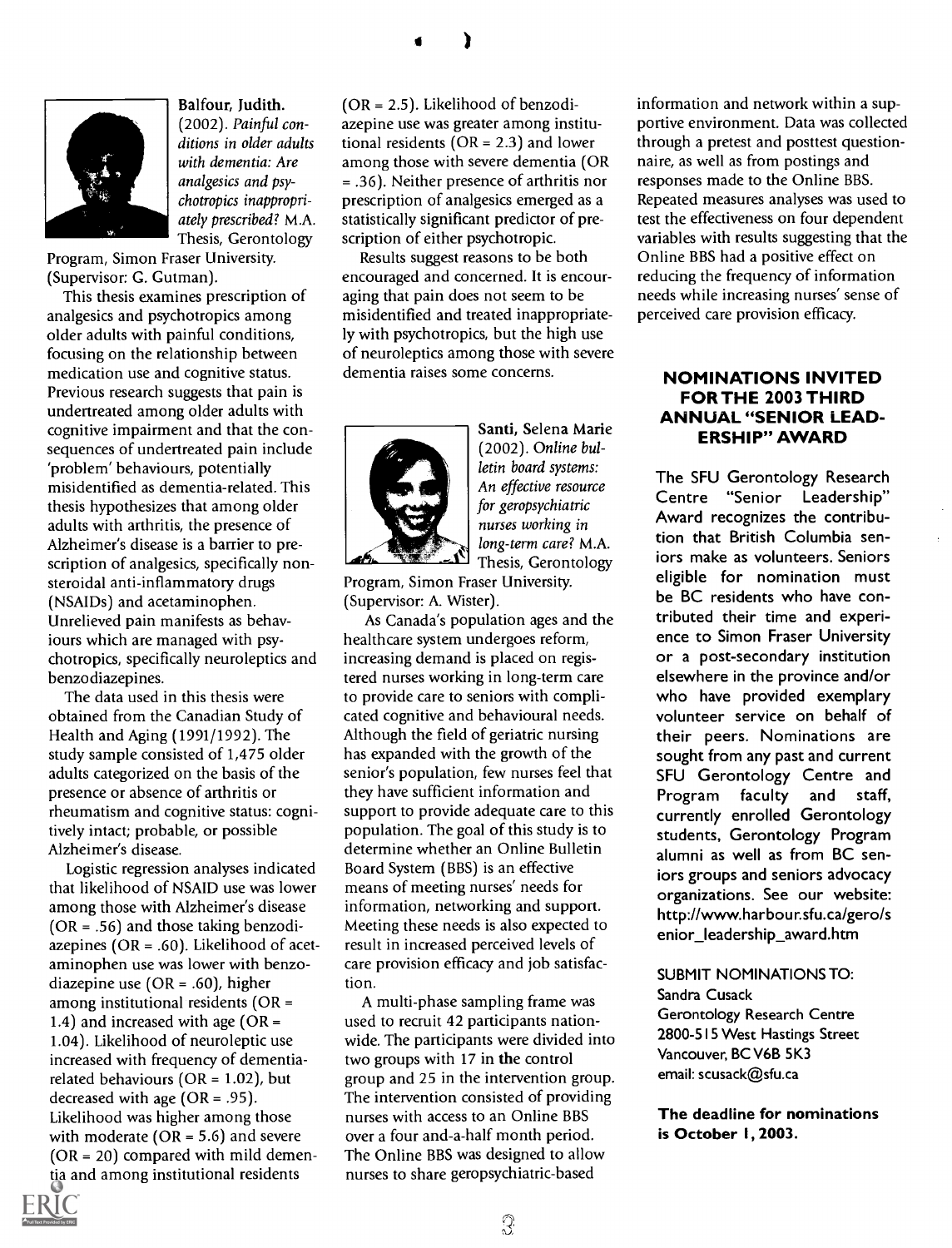

# U.S. Department of Education

Office of Educational Research and Improvement (OERI) National Library of Education (NLE) Educational Resources Information Center (ERIC)



# REPRODUCTION RELEASE

(Specific Document)

# I. DOCUMENT IDENTIFICATION:

## Title Strength Training: A Natural Prescription for Staying Healthy and Fit. (TR0206) Author(s): Raymond Adams Corporate Source: Gerontology Research Centre, Simon Fraser University Publication Date: Vol 22 No 1 2003

## II. REPRODUCTION RELEASE:

In order to disseminate as widely as possible timely and significant materials of interest to the educational community, documents announced in the monthly abstract journal of the ERIC system, Resources in Education (RIE), are usually made available to users in microfiche, reproduced paper copy, and electronic media, and sold through the ERIC Document Reproduction Service (EDRS). Credit is given to the source of each document, and, if reproduction release is granted, one of the following notices is affixed to the document.

If permission is granted to reproduce and disseminate the identified document, please CHECK ONE of the following three options and sign at the bottom of the page.



| as indicated above. Reproduction from the ERIC microfiche or electronic media by persons other than ERIC employees and its system <br>contractors requires permission from the copyright holder. Exception is made for non-profit reproduction by libraries and other service agencies<br>to satisfy information needs of educators in response to discrete inquiries. |                                                                    |
|------------------------------------------------------------------------------------------------------------------------------------------------------------------------------------------------------------------------------------------------------------------------------------------------------------------------------------------------------------------------|--------------------------------------------------------------------|
| Signature:<br>Sign<br>"aums-<br>here, $\rightarrow$                                                                                                                                                                                                                                                                                                                    | Printed Name/Position/Title:<br>Raymond Adams, Information Officer |
| Organization/Address:<br>please<br>Gerontology Research Centre                                                                                                                                                                                                                                                                                                         | l FAX:<br>Telephone:<br>$604 - 291 - 5064$<br>$604 - 291 - 5066$   |
| 2800-515 West Hastings St, Vancouver, BC                                                                                                                                                                                                                                                                                                                               | E-Mail Address:<br>l Date:<br>adams@sfu.ca Sept 9.2003<br>ray      |
| V6B 5K3<br>Canada                                                                                                                                                                                                                                                                                                                                                      | (over)                                                             |